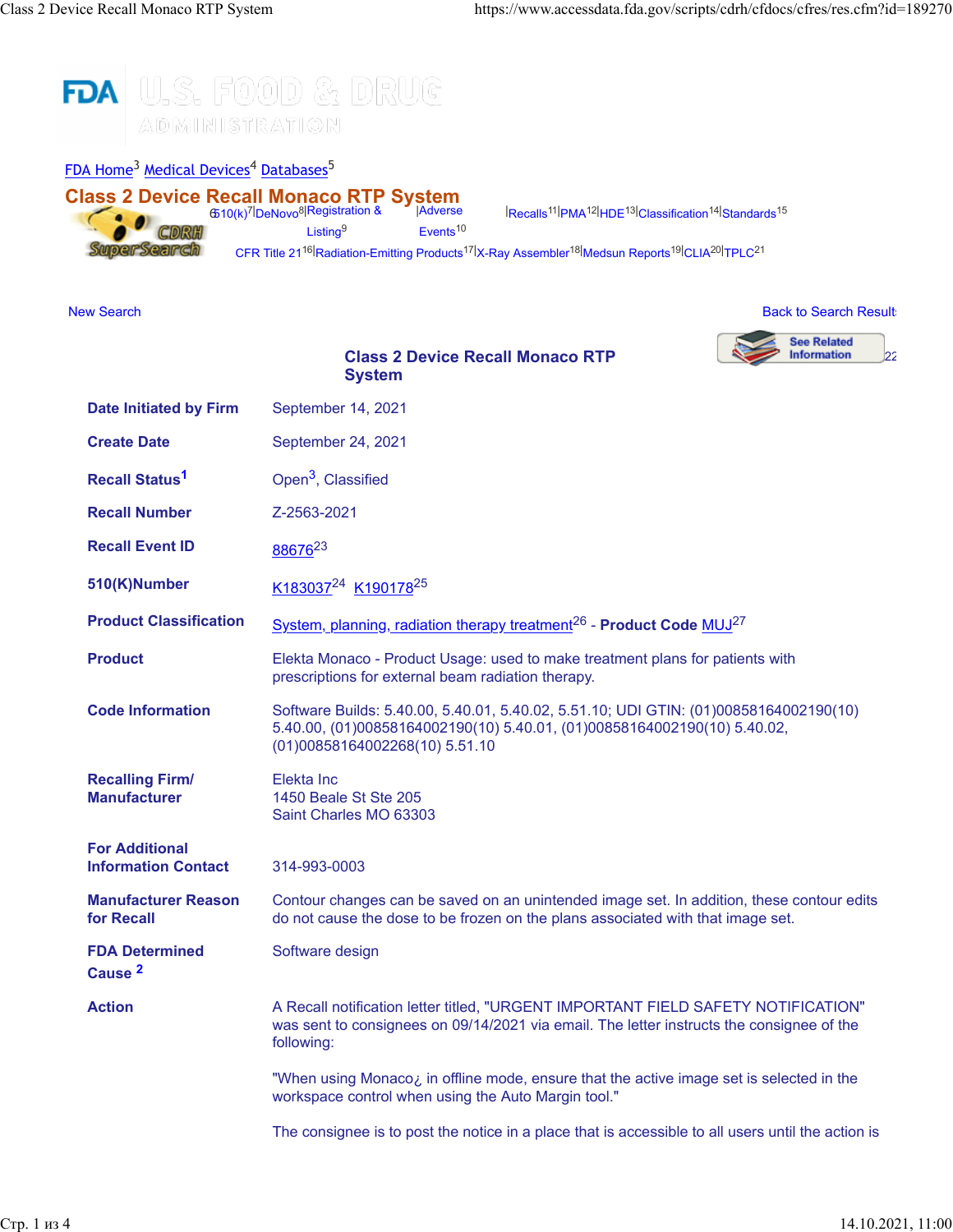|                                 | closed. Furthermore, the consignee is to advise the appropriate personnel, working with this<br>product, on the content of the letter. The firm is requesting that the consignee submit an<br>acknowledgement form as well via the Elekta Care" Community or complete the form and<br>return it to Elekta immediately upon receipt, but no<br>later than within 30 days. |
|---------------------------------|--------------------------------------------------------------------------------------------------------------------------------------------------------------------------------------------------------------------------------------------------------------------------------------------------------------------------------------------------------------------------|
| <b>Quantity in Commerce</b>     | 214 units                                                                                                                                                                                                                                                                                                                                                                |
| <b>Distribution</b>             | Worldwide distribution - US Nationwide distribution in the states of PA, MI, WI, NY, TN, NJ,<br>IA, TX and the countries of United Kingdom, Turkey, Switzerland, Sweden, Spain,<br>Netherlands, Korea, Thailand, Japan, Italy, Hong Kong, Germany, France, Denmark, China,<br>Canada, Belgium, Bahrain, Australia.                                                       |
| <b>Total Product Life Cycle</b> | TPLC Device Report <sup>28</sup>                                                                                                                                                                                                                                                                                                                                         |

 $1$  A record in this database is created when a firm initiates a correction or removal action. The record is updated if the FDA identifies a violation and classifies the action as a recall, and it is updated for a final time when the recall is terminated. Learn more about [medical device recalls](http://www.fda.gov/MedicalDevices/Safety/ListofRecalls/ucm329946.htm)<sup>29</sup>.

 $<sup>2</sup>$  Per FDA policy, recall cause determinations are subject to modification up to the point of termination of the recall.</sup>

 $3$  The manufacturer has initiated the recall and not all products have been corrected or removed. This record will be updated as the status changes.

## 510(K) Database [510\(K\)s with Product Code = MUJ and Original Applicant = Elekta, Inc](https://www.accessdata.fda.gov/scripts/cdrh/cfdocs/cfPMN/pmn.cfm?start_search=1&productcode=MUJ&knumber=&applicant=Elekta%2C%20Inc)<sup>30</sup> [510\(K\)s with Product Code = MUJ and Original Applicant = Elekta, Inc.](https://www.accessdata.fda.gov/scripts/cdrh/cfdocs/cfPMN/pmn.cfm?start_search=1&productcode=MUJ&knumber=&applicant=Elekta%2C%20Inc%2E)  $31$

#### **Links on this page:**

- 1. http://www.addthis.com/bookmark.php?u508=true&v=152&username=fdamain
- 2. http://www.addthis.com/bookmark.php
- 3. https://www.fda.gov/
- 4. http://www.fda.gov/MedicalDevices/default.htm
- 5. http://www.fda.gov/MedicalDevices/DeviceRegulationandGuidance/Databases /default.htm
- 6. /scripts/cdrh/devicesatfda/index.cfm
- 7. /scripts/cdrh/cfdocs/cfPMN/pmn.cfm
- 8. /scripts/cdrh/cfdocs/cfpmn/denovo.cfm
- 9. /scripts/cdrh/cfdocs/cfRL/rl.cfm
- 10. /scripts/cdrh/cfdocs/cfMAUDE/TextSearch.cfm
- 11. /scripts/cdrh/cfdocs/cfRES/res.cfm
- 12. /scripts/cdrh/cfdocs/cfPMA/pma.cfm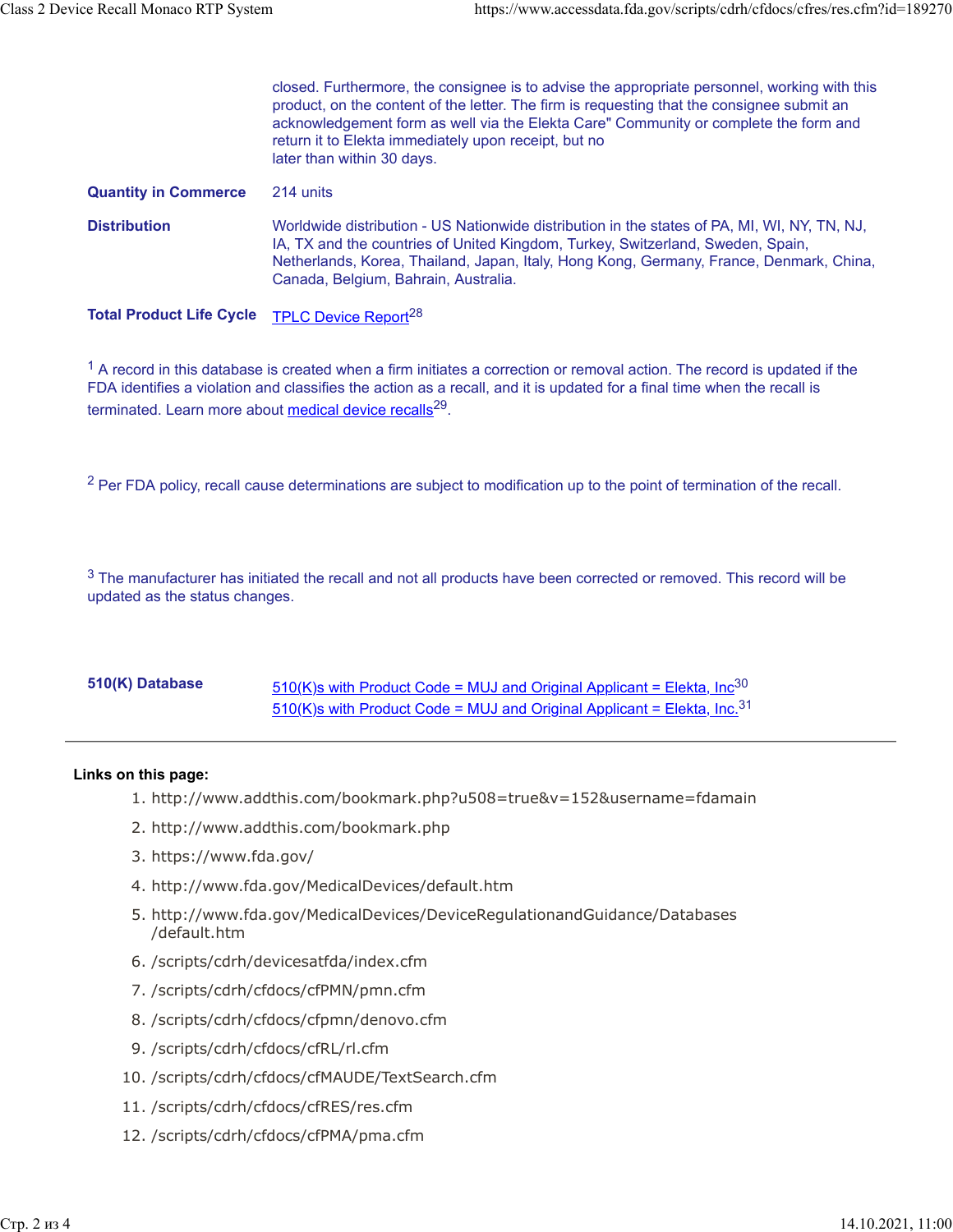- 13. /scripts/cdrh/cfdocs/cfHDE/hde.cfm
- 14. /scripts/cdrh/cfdocs/cfPCD/classification.cfm
- 15. /scripts/cdrh/cfdocs/cfStandards/search.cfm
- 16. /scripts/cdrh/cfdocs/cfCFR/CFRSearch.cfm
- 17. /scripts/cdrh/cfdocs/cfPCD\_RH/classification.cfm
- 18. /scripts/cdrh/cfdocs/cfAssem/assembler.cfm
- 19. /scripts/cdrh/cfdocs/Medsun/searchReportText.cfm
- 20. /scripts/cdrh/cfdocs/cfClia/Search.cfm
- 21. /scripts/cdrh/cfdocs/cfTPLC/tplc.cfm
- 22. http://www.fda.gov/safety/recalls/enforcementreports/default.htm
- 23. /scripts/cdrh/cfdocs/cfRES/res.cfm?start\_search=1&event\_id=88676
- 24. /scripts/cdrh/cfdocs/cfpmn/pmn.cfm?ID=K183037
- 25. /scripts/cdrh/cfdocs/cfpmn/pmn.cfm?ID=K190178
- 26. /scripts/cdrh/cfdocs/cfPCD/classification.cfm?ID=MUJ
- 27. /scripts/cdrh/cfdocs/cfPCD/classification.cfm?ID=MUJ
- 28. /scripts/cdrh/cfdocs/cfTPLC/tplc.cfm?id=MUJ
- 29. http://www.fda.gov/MedicalDevices/Safety/ListofRecalls/ucm329946.htm
- 30. /scripts/cdrh/cfdocs/cfPMN/pmn.cfm?start\_search=1&productcode=MUJ&knumber=& applicant=Elekta%2C%20Inc
- 31. /scripts/cdrh/cfdocs/cfPMN/pmn.cfm?start\_search=1&productcode=MUJ&knumber=& applicant=Elekta%2C%20Inc%2E

### Page Last Updated: 10/13/2021

Note: If you need help accessing information in different file formats, see [Instructions for Downloading Viewers](https://www.fda.gov/about-fda/website-policies/viewing-files) [and Players.](https://www.fda.gov/about-fda/website-policies/viewing-files)

Language Assistance Available: [Español](https://www.fda.gov/about-fda/about-website/language-assistance-services#spanish) | [繁體中文](https://www.fda.gov/about-fda/about-website/language-assistance-services#chinese) | Tiế[ng Vi](https://www.fda.gov/about-fda/about-website/language-assistance-services#vietnamese)ệt | [한국어](https://www.fda.gov/about-fda/about-website/language-assistance-services#korean) | [Tagalog](https://www.fda.gov/about-fda/about-website/language-assistance-services#tagalog) | [Русский](https://www.fda.gov/about-fda/about-website/language-assistance-services#russian) | [ةيبرعلا](hhttps://www.fda.gov/about-fda/about-website/language-assistance-services#arabic)| [Kreyòl](https://www.fda.gov/about-fda/about-website/language-assistance-services#creole) [Ayisyen](https://www.fda.gov/about-fda/about-website/language-assistance-services#creole) | [Français](https://www.fda.gov/about-fda/about-website/language-assistance-services#french) | [Polski](https://www.fda.gov/about-fda/about-website/language-assistance-services#polish) | [Português](https://www.fda.gov/about-fda/about-website/language-assistance-services#portuguese) | [Italiano](https://www.fda.gov/about-fda/about-website/language-assistance-services#italian) | [Deutsch](https://www.fda.gov/about-fda/about-website/language-assistance-services#german) | [日本語](https://www.fda.gov/about-fda/about-website/language-assistance-services#japanese) | [یسراف](https://www.fda.gov/about-fda/about-website/language-assistance-services#farsi)| [English](https://www.fda.gov/about-fda/about-website/language-assistance-services#english)

[Accessibility](https://www.fda.gov/about-fda/about-website/accessibility) [Contact FDA](https://www.fda.gov/about-fda/contact-fda) [Careers](https://www.fda.gov/about-fda/jobs-and-training-fda) [FDA Basics](https://www.fda.gov/about-fda/transparency/fda-basics) [FOIA](https://www.fda.gov/regulatory-information/freedom-information) [No FEAR Act](https://www.fda.gov/about-fda/jobs-and-training-fda/no-fear-act) [Nondiscrimination](https://www.fda.gov/about-fda/about-website/fda-nondiscrimination-notice) [Website Policies /](https://www.fda.gov/about-fda/about-website/website-policies) **[Privacy](https://www.fda.gov/about-fda/about-website/website-policies)** 

## **FDA**

U.S. Food and Drug Administration 10903 New Hampshire Avenue Silver Spring, MD 20993 Ph. 1-888-INFO-FDA (1-888-463-6332) [Contact FDA](https://www.fda.gov/about-fda/contact-fda)



### [For Government](https://www.fda.gov/federal-state-local-tribal-and-territorial-officials) [For Press](https://www.fda.gov/news-events)

[Combination Products](https://www.fda.gov/combination-products) [Advisory Committees](https://www.fda.gov/advisory-committees) [Science & Research](https://www.fda.gov/Science-Research) [Regulatory Information](https://www.fda.gov/Regulatory-Information) [Safety](https://www.fda.gov/Safety) [Emergency Preparedness](https://www.fda.gov/emergency-preparedness-and-response) [International Programs](https://www.fda.gov/international-programs) [News & Events](https://www.fda.gov/news-events) [Training and Continuing Education](https://www.fda.gov/training-and-continuing-education) [Inspections/Compliance](https://www.fda.gov/inspections-compliance-enforcement-and-criminal-investigations) [State & Local Officials](https://www.fda.gov/federal-state-local-tribal-and-territorial-officials) [Consumers](https://www.fda.gov/consumers) [Industry](https://www.fda.gov/industry) [Health Professionals](https://www.fda.gov/health-professionals) [FDA Archive](https://www.fda.gov/about-fda/about-website/fdagov-archive)

U.S. Department of Health & Human Services

## **Links on this page:**

- 1. http://www.addthis.com/bookmark.php?u508=true&v=152&username=fdamain
- 2. http://www.addthis.com/bookmark.php